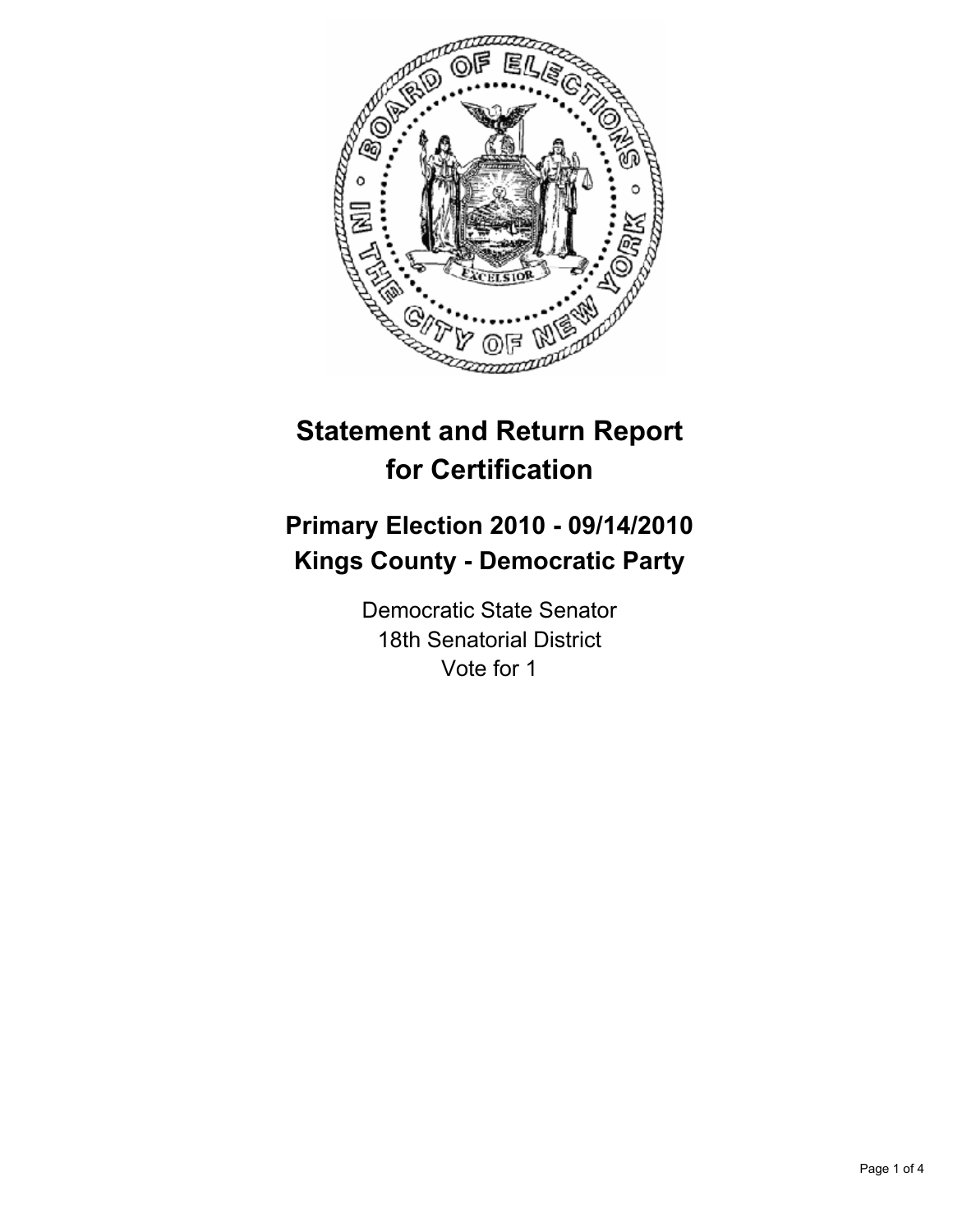

## **Assembly District 44**

| PUBLIC COUNTER               | 416 |
|------------------------------|-----|
| <b>EMERGENCY</b>             | 0   |
| ABSENTEE/MILITARY            | 2   |
| AFFIDAVIT                    | 4   |
| <b>VELMANETTE MONTGOMERY</b> | 292 |
| <b>MARK H POLLARD</b>        | 100 |
| BARRY COMMONER (WRITE-IN)    |     |
| SEAN COFFEY (WRITE-IN)       |     |
| <b>Total Votes</b>           | 394 |

## **Assembly District 50**

| <b>Total Votes</b>           | 1,365 |
|------------------------------|-------|
| <b>MARK H POLLARD</b>        | 283   |
| <b>VELMANETTE MONTGOMERY</b> | 1,082 |
| AFFIDAVIT                    | 30    |
| ABSENTEE/MILITARY            | 41    |
| <b>EMERGENCY</b>             | 0     |
| <b>PUBLIC COUNTER</b>        | 1,462 |

## **Assembly District 51**

| <b>PUBLIC COUNTER</b>         | 855 |
|-------------------------------|-----|
| <b>EMERGENCY</b>              |     |
| ABSENTEE/MILITARY             | 15  |
| AFFIDAVIT                     |     |
| <b>VELMANETTE MONTGOMERY</b>  | 579 |
| <b>MARK H POLLARD</b>         | 222 |
| CHARLES E. SCHUMER (WRITE-IN) |     |
| <b>Total Votes</b>            | 802 |

#### **Assembly District 52**

| PUBLIC COUNTER                | 3,554 |
|-------------------------------|-------|
| <b>EMERGENCY</b>              | 24    |
| ABSENTEE/MILITARY             | 75    |
| <b>AFFIDAVIT</b>              | 38    |
| <b>VELMANETTE MONTGOMERY</b>  | 2,521 |
| <b>MARK H POLLARD</b>         | 733   |
| DIMEEK ALLEN (WRITE-IN)       |       |
| FRED CASH (WRITE-IN)          |       |
| MARTIN LUTHER KING (WRITE-IN) |       |
| <b>Total Votes</b>            | 3.257 |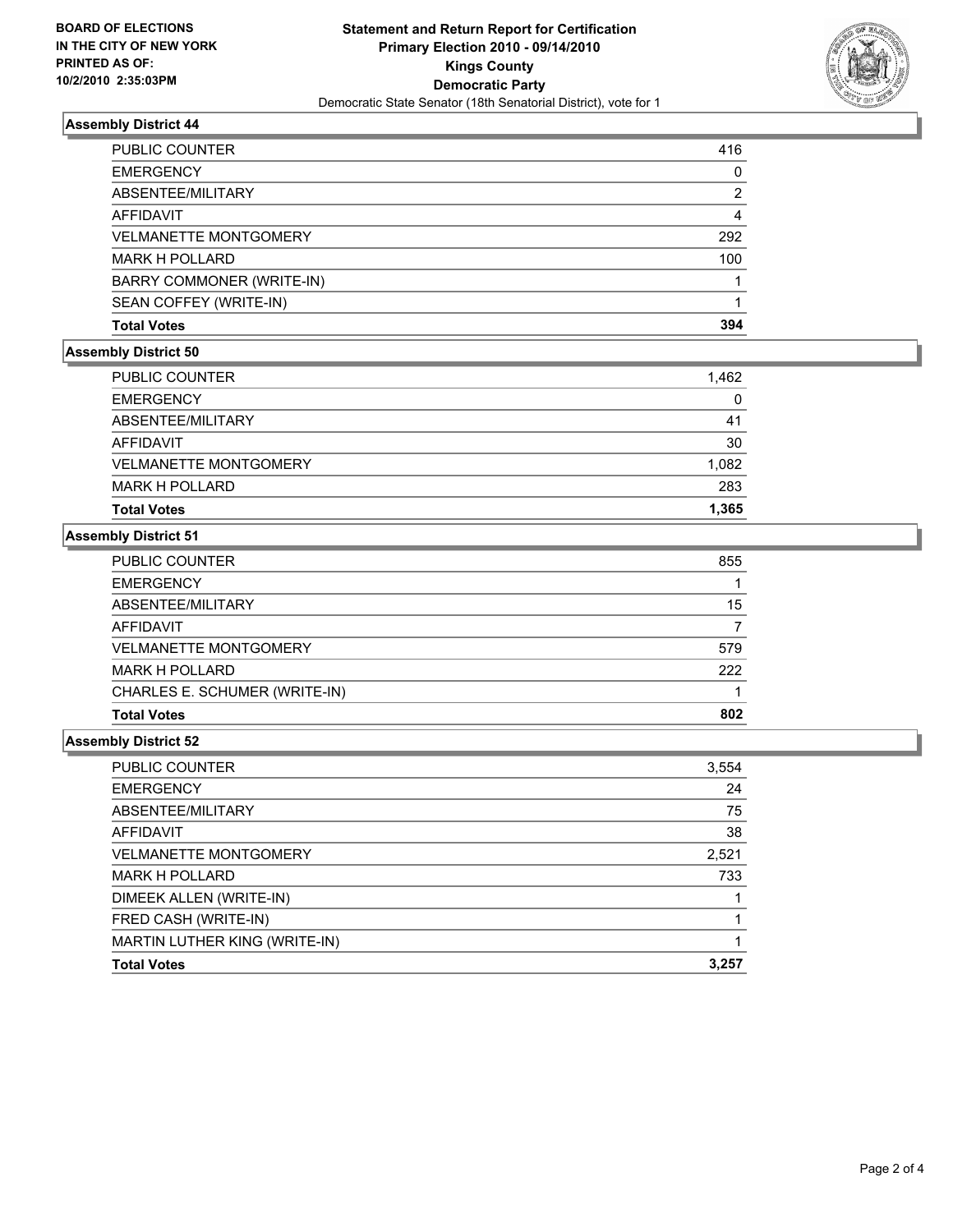

## **Assembly District 54**

| <b>PUBLIC COUNTER</b>        | 721 |
|------------------------------|-----|
| <b>EMERGENCY</b>             | 0   |
| ABSENTEE/MILITARY            | 11  |
| AFFIDAVIT                    | 9   |
| <b>VELMANETTE MONTGOMERY</b> | 542 |
| <b>MARK H POLLARD</b>        | 151 |
| TIM MCALULIFFE (WRITE-IN)    |     |
| <b>Total Votes</b>           | 694 |

## **Assembly District 55**

| PUBLIC COUNTER               | 1,732 |
|------------------------------|-------|
| <b>EMERGENCY</b>             | 0     |
| ABSENTEE/MILITARY            | 42    |
| AFFIDAVIT                    | 20    |
| <b>VELMANETTE MONTGOMERY</b> | 1.314 |
| <b>MARK H POLLARD</b>        | 270   |
| CHERYL A KNIGHT (WRITE-IN)   |       |
| <b>Total Votes</b>           | 1.585 |

## **Assembly District 56**

| PUBLIC COUNTER               | 4,365 |
|------------------------------|-------|
| <b>EMERGENCY</b>             | 0     |
| ABSENTEE/MILITARY            | 103   |
| AFFIDAVIT                    | 56    |
| <b>VELMANETTE MONTGOMERY</b> | 3,545 |
| <b>MARK H POLLARD</b>        | 738   |
| DARLENE MEALY (WRITE-IN)     | 2     |
| TYSON PRATCHEA (WRITE-IN)    |       |
| <b>Total Votes</b>           | 4.286 |

## **Assembly District 57**

| <b>PUBLIC COUNTER</b>        | 4,647 |
|------------------------------|-------|
| <b>EMERGENCY</b>             | 0     |
| ABSENTEE/MILITARY            | 124   |
| <b>AFFIDAVIT</b>             | 63    |
| <b>VELMANETTE MONTGOMERY</b> | 3,904 |
| <b>MARK H POLLARD</b>        | 706   |
| DOUG BIVIANO (WRITE-IN)      |       |
| DREW AKASON (WRITE-IN)       |       |
| KENZIE DELANE (WRITE-IN)     |       |
| RONALD MADLEY (WRITE-IN)     |       |
| <b>Total Votes</b>           | 4.614 |